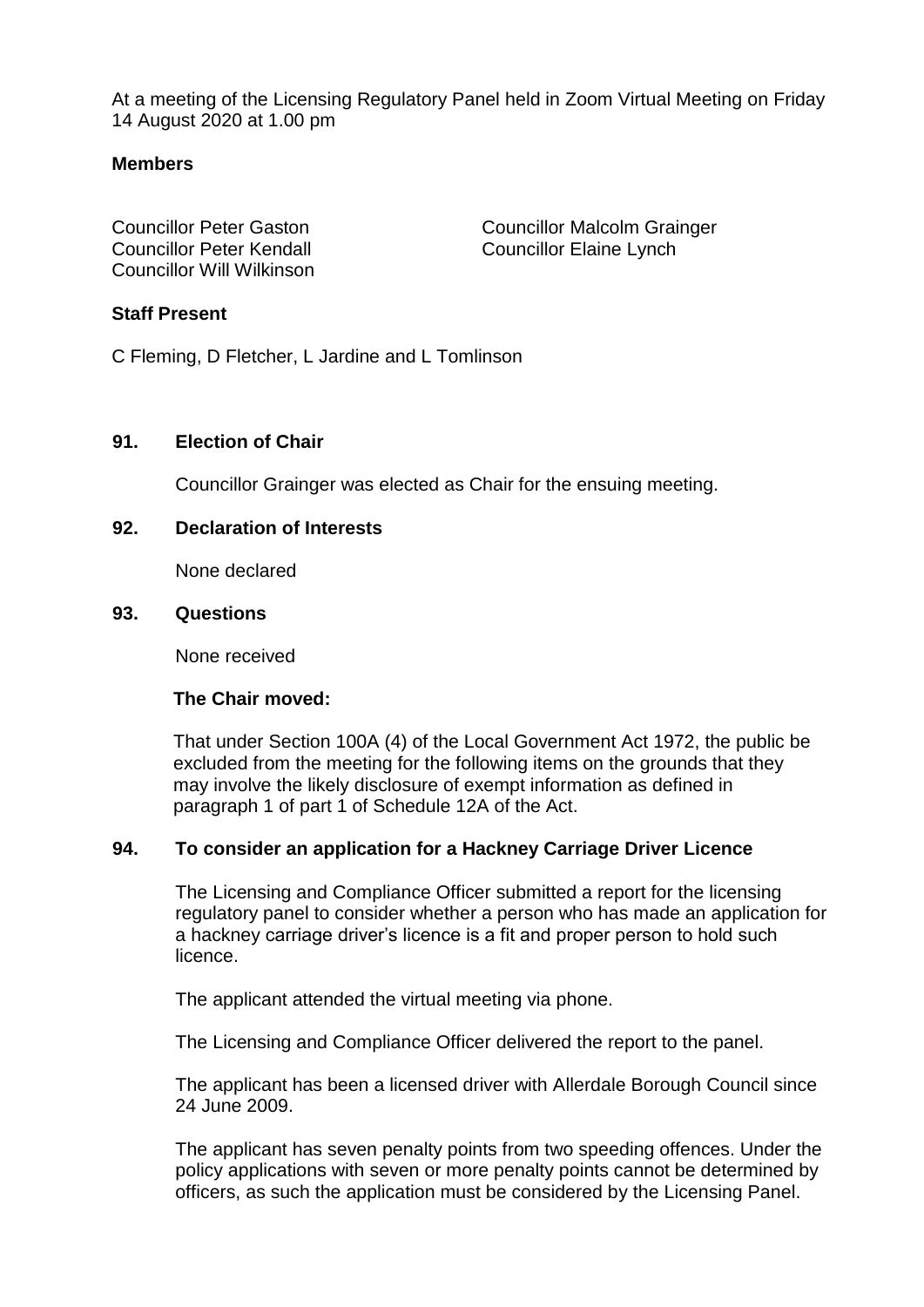The applicant has a Certificate of Professional Competence which allows them to drive larger category public service vehicles. The certificate has been in place since 2 May 2019.

The applicant submitted a Disclosure and Barring Service check dated 17 March 2020. This revealed information regarding convictions between 1998 and 2003. As convictions are over 17 years old, they are for information only as they are within the policy.

The officer's recommendation was to refuse the licence on the grounds that the applicant is not a fit and proper person to hold a licence.

Following questions from members, clarity was provided over the applicants DVLA driving record and the changes in policies.

The applicant then provided their representations, they advised that of the seven points, four of these points would be removed in 20 days, the applicant also explained that they thought the limit was eight points. In relation to the speeding offences the applicant advised that they were only a few miles per hour over the speed limit.

The applicant then went on to advise the panel that they are now a safe driver that currently holds a public service driving licence.

Members then asked questions of the applicant in relation to his speeding convictions, the applicant advised that the earliest offence was for driving more than the speed limit on the motorway, but within roadworks. The applicant explained that to try and prove he did not exceed the limit on the motorway, he sent the DVLA his tracker from his vehicle. The latest offence was when the applicant was driving from a 60mph zone into a 40mph zone and did not slow down enough and was caught at approx. 3mph over the speed limit.

The applicant also confirmed that on both occasions of speeding, they were driving their personal vehicle.

The Licensing and Compliance Officer and the applicant left the meeting while the panel considered the application.

Members considered the application, the applicant representations and the officer's report. The Panel also considered the relevant legislation and the Council's policies on hackney carriage licence applications.

Councillor Lynch moved the motion to grant the Hackney Carriage driver licence

This was seconded by Councillor Gaston

A vote was taken on the motion 3 voted in favour, 2 against and 0 abstentions.

The motion was carried.

## **Decision/Reasons**